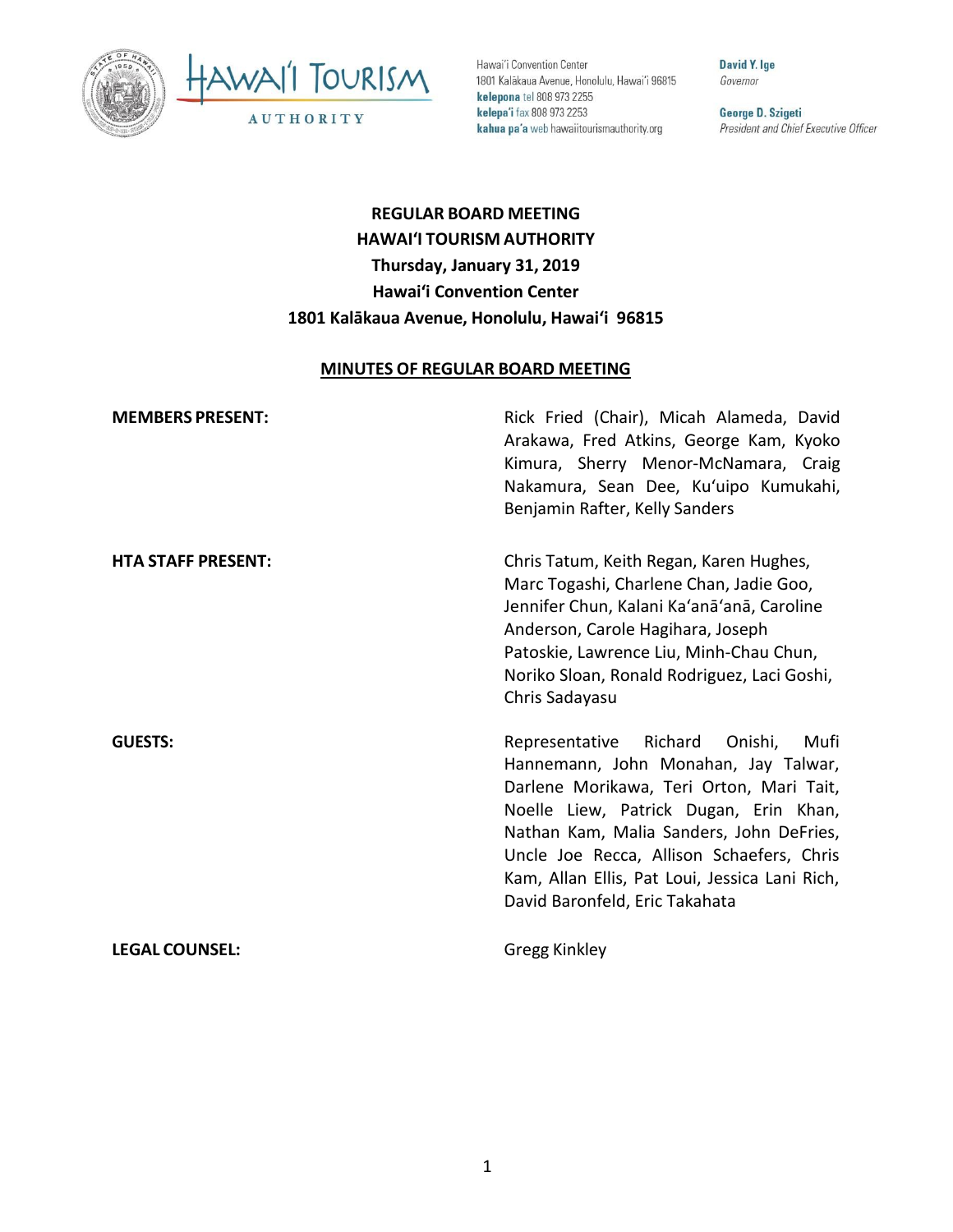## **1. Call to Order and Pule**

Presiding Officer Rick Fried called the meeting to order at 9:36 a.m.

Kalani Ka'anā'anā introduced Uncle Joe Reca of Waikīkī, who offered a pule to open the meeting. Following the pule, Reca shared a story about his childhood growing up in Waikīkī.

### **2. Approval of the Minutes of the December 27, 2018 Board Meeting**

Chair Fried asked for a motion to approve the minutes of the December 27, 2018 Board Meeting. George Kam made the motion, and Craig Nakamura seconded the motion. Chair Fried then opened the item up for discussion and, hearing none, the motion was put to a vote which was approved unanimously.

## **3. Report of Permitted Interactions at an Informational Meeting or Presentation Not Organized by the Board Under HRS § 92-2.5(c)**

Chair Fried asked the Board whether there were any permitted interactions to report. There were no reports of any permitted interactions since the last Board meeting.

Chair Fried then introduced Representative Richard Onishi, John DeFries of the Native Hawaiian Hospitality Association, and Mufi Hannemann of the Hawai'i Lodging & Tourism Association.

## **4. Report of the CEO Relating to Staff's Implementation of HTA's Programs During December 2018**

Chair Fried recognized CEO Chris Tatum to provide his a report on the staff's implementation of Hawai'i Tourism Authority (HTA)'s Programs during December 2018. Mr. Tatum began by explaining that he has been doing a listening tour with the legislators and the community.

He said that one thing that he has heard repeated is that there is a desire to encourage more locals to come into Waikīkī. He acknowledged that there are reasons that locals do not want to come down to Waikīkī, but that one thing HTA is working on a program to manage tourism in Hawai'i and promote the things that are going on in Waikīkī to residents. He discussed plans to potentially expand the 'Sunset on the Beach' event to include halaus, and having regular Royal Hawaiian Band performance events.

Mr. Tatum explained recent organizational changes at HTA. The Board was provided with a new organization chart that reflected the changes, a "flattening" of the organizational structure. Mr. Tatum said that Karen Hughes is overseeing sales and branding, Keith Regan is overseeing accounting and contracts, Mr. Ka'anā'anā is leading efforts in Hawaiian culture and natural resources, and Caroline Anderson is involved with community enrichment programs. Mr. Ka'anā'anā and Ms. Anderson now report directly to Mr. Tatum. Mr. Tatum added that there is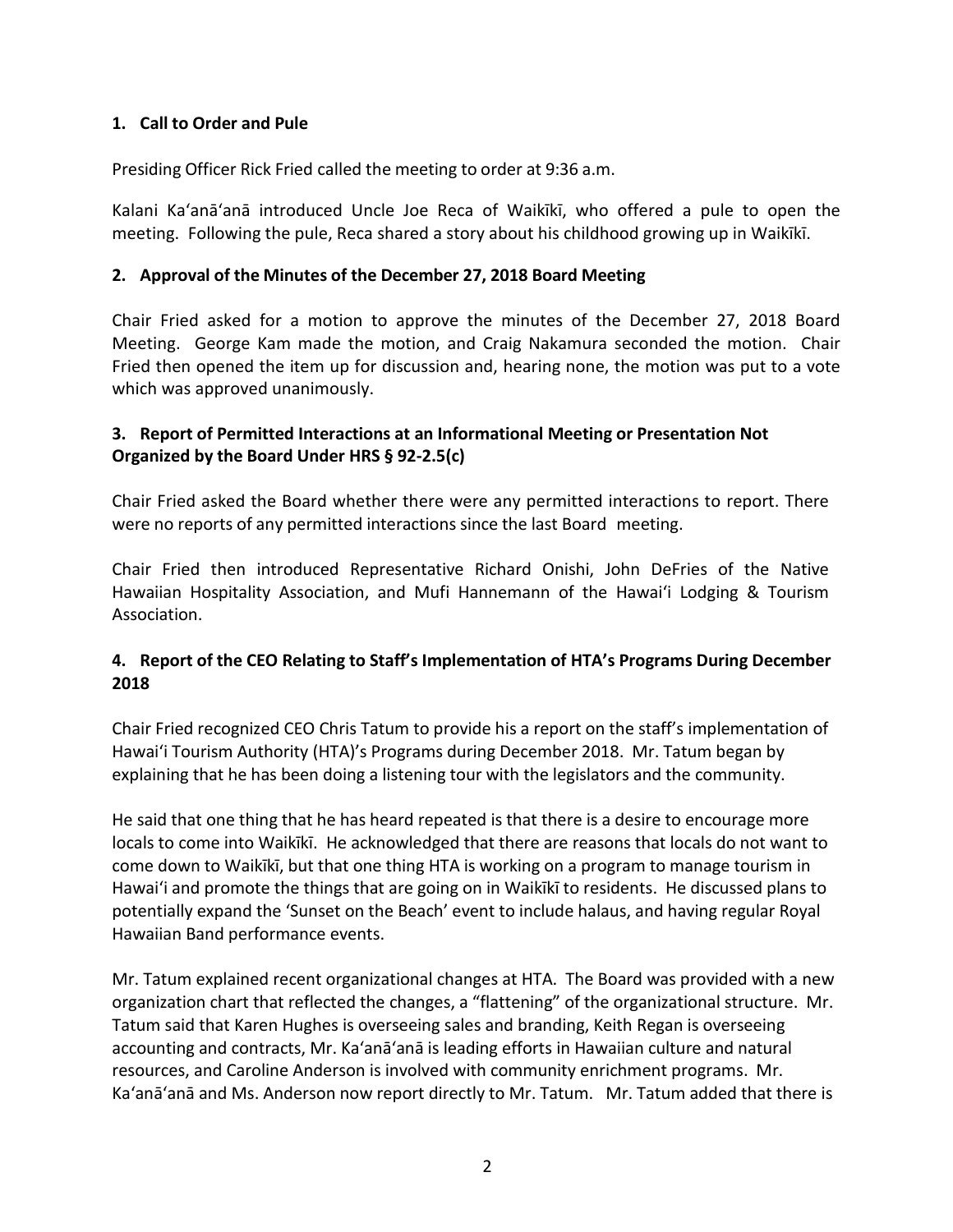also a new budget format that has been sent out to Board members.

Mr. Tatum said that he has met with Teri Orton and the Hawai'i Convention Center (HCC) team, that they went over the HCC budget in detail, and feedback was provided. The current law requires that the company managing HCC is also required to manage the sales of HCC, and a bill has been introduced to separate those two functions so HCC is run by the HCC team, and the sales organizations in the markets sell the "city-wides." He stated that this would be easier for the customer and that it would allow for leveraging of the marketing and branding of those contractors. Mr. Tatum noted that if the bill passes, there will probably be an RFP because there would be a change in the dynamics of HCC since HCC would just be operating HCC, and sales would go to the new contract.

Mr. Tatum said that he has been re-evaluating all of the contracts, but that in the tourism industry there is a need to be dynamic and flexible. He expressed overall concern over the current pace of the industry, particularly on Hawai'i Island, and a desire to implement new programs, like social media or a spokesperson, to generate excitement about Hawai'i.

Mr. Tatum then discussed the upcoming sports events scheduled to take place in Hawai'i. He thanked Sean Dee for his work on the L.A. Rams contract, and noted that the first thing that he was asked about on a recent Hawai'i News Now morning show appearance was the Rams' preseason football game. In addition to marketing and the game itself, there is a communityinvolvement component both in Hawai'i and in Los Angeles.

The L.A. Clippers are coming to Hawai'i in October. The opponents in the aforementioned games have not been confirmed, but once the opponents are finalized, then dates can be finalized. He added that HTA no longer employs a sports marketing consultant, but that he is consulting with Mr. Hannemann and John Monahan, of Hawai'i Visitors and Convention Bureau (HVCB), and that he will engage advisors as other opportunities arise. Moving forward he stressed the importance of community engagement and to relate the fact that these types of events are coming to Hawai'i because of tourism. He added that the Pacific Rim Cup soccer event is scheduled for the end of February.

Mr. Tatum said that he has met with the Department of Land and Natural Resources (DLNR), and that there is a memorandum of understanding on many activities. DLNR will be providing a scope on a pilot "ambassador" program at the trails and parks that have the biggest impact on visitors. He noted that many visitors want to respect the land but that there is a need for education. HTA is working with HVCB and contractors to develop an education program on the value of the land to the Hawaiian people, potentially with video on the airlines and in hotels. HTA is also working with HLTA and the University of Hawai'i on workforce and leadership development so that the future leaders of the industry are people who have grown up in Hawai'i. The effort includes setting money aside for a scholarship program that contains a mentorship/internship component with HTA.

Mr. Tatum closed by touching on his frustration with illegal vacation rentals, noting that he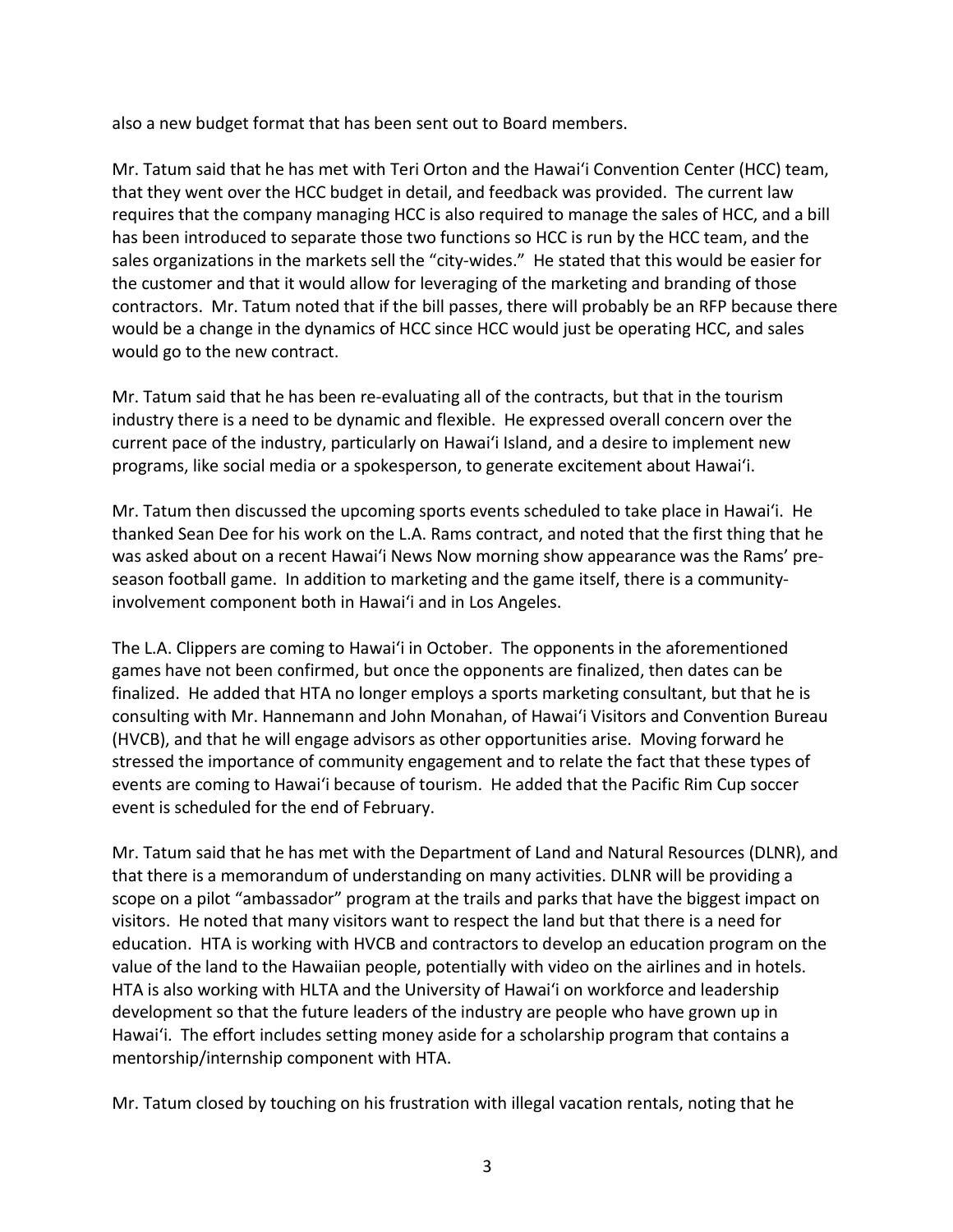believes the number is growing because statistics show an increase in visitors, but not in hotel rooms. He stated that the legislature and the council are on board with trying to control vacation rentals, and it should be the community, not companies, controlling vacation rentals.

Chair Fried announced that, because of Representative Onishi's schedule, Item 9 would be heard out of order so that Representative Onishi could provide feedback before he had to return to the Capitol.

## **5. Presentation, Discussion and Action on HTA's Policy Positions for the 2019 Legislative Session on Bills Anticipated to be Brought Forward Relating to Tourism**

Chair Fried introduced Keith Regan to present HTA's 2019 legislative policy positions. Mr. Regan explained that there are four primary positions that HTA is recommending the Board to support. The first position is supporting community infrastructure needs to ensure there is safe, secure, and well-maintained infrastructure in the counties to support the industry. Mr. Atkins asked whether there were currently any bills in the legislature that fit under this category. Mr. Regan responded that there are, in total, approximately 91 Senate bills and 74 House bills that HTA is actively tracking, at least three of which are focused on infrastructure.

The second position Mr. Regan discussed is the elimination of transient vacation rentals. He stated that this issue is of great concern for HTA and the industry. There are several bills before the legislature addressing this issue and HTA is tracking seven bills that pertain to transient vacation rentals.

The third position is support of an airport corporation. There are at least five bills before the legislature on this issue. Mr. Regan said that one such bill is SB666, which passed the Senate Transportation Committee the day before the Board meeting. Chair Fried noted that the independence and nimbleness of an airport corporation makes sense, and added that he believes that most legislators are on board with HTA's position.

The fourth position is opposition to tax increases that would increase the cost of a Hawai'i vacation. HTA is monitoring at least 17 bills related to this issue. Many of these bills have not been scheduled for hearing but HTA is monitoring them.

Mr. Arakawa said that HB1584, relating to a carbon tax, was heard that morning and the airline industry was mentioned specifically. He also noted that there was a bill introduced which required all the counties to meet their affordable housing goals, or the law would take away their Transient Accommodation Tax allocation. He noted a third bill of concern, that would give the Land Use Commission more power to take action against resorts that are approved but are not fully developed.

Chair Fried said that, as the HTA Board Chair, he serves on the Climate Commission, and there is a plan for the executive director of the Climate Commission to provide a presentation to the Board next month. Mr. Arakawa responded that the bill states that the recommendation to tax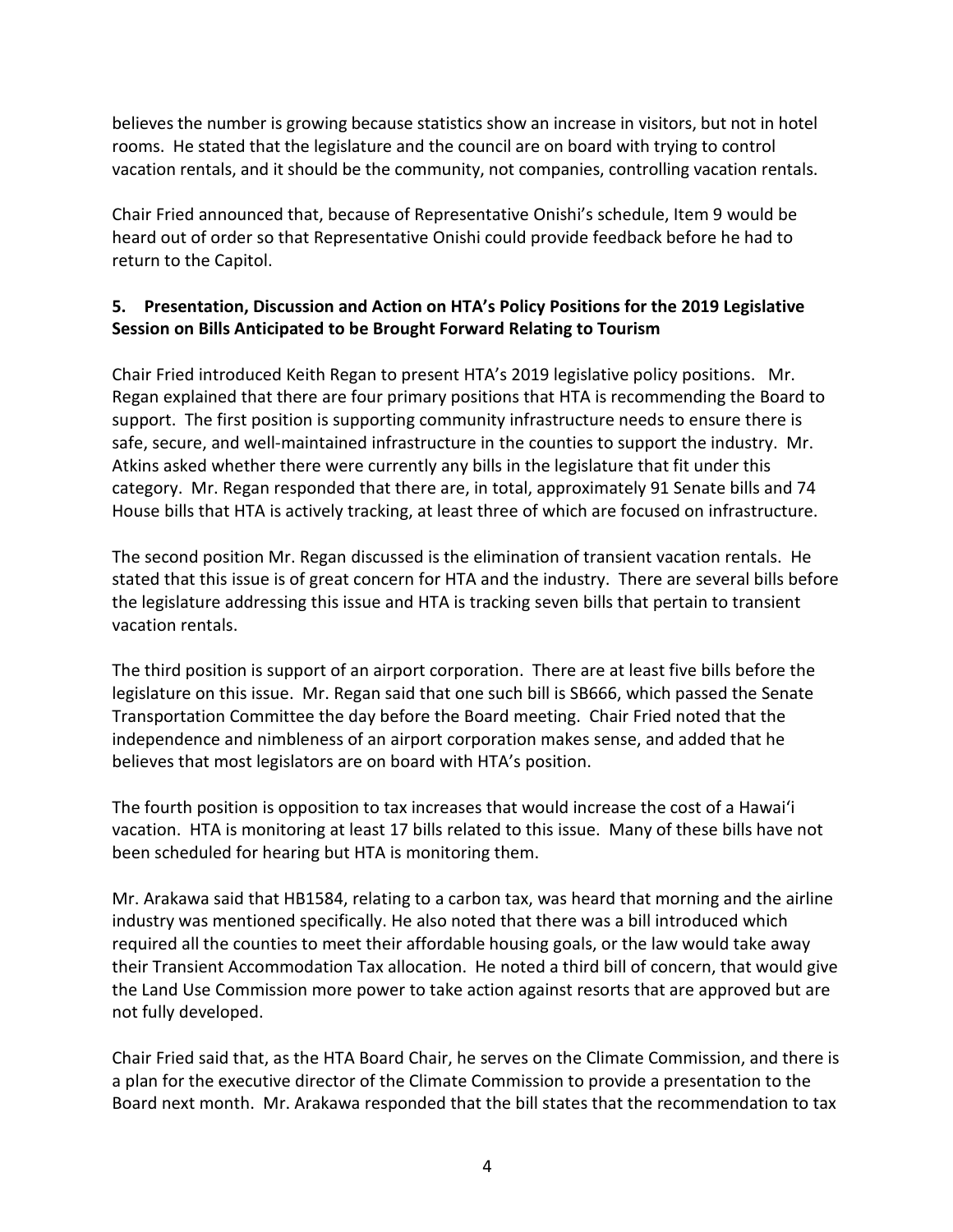the tourism industry was made by the Climate Commission and that industries that will be affected by the carbon tax, like agriculture, tourism, and the military, should have a seat at the Climate Commission. Chair Fried noted that representatives from those industries currently sit on the Climate Commission.

Mr. Hannemann discussed three points. First, he asked that the Board members from O'ahu implore their county council representatives to do something about transient vacation rentals because it would help if the counties were progressive in this area, and noted that Honolulu county is lagging behind Maui, Hawai'i, and Kaua'i counties on this issue. Second, he said that in regards to an airport corporation, there is also a bill to create a harbor corporation and he has heard that there is talk of getting both passed at the same time. However, he said that the focus should be on getting the airport bill out first and then focusing on the harbor bill. The third point was related to keeping the cost of a Hawai'i vacation down. He stated that there is a "resort fee tax" bill that has been introduced and that it proposes putting a tax on resort fees and all amenities associated with staying at a resort.

Representative Onishi explained some of the details of the legislative process, noting that it was still early in the legislative session. He said that it was important for HTA and the industry to let legislators know which bills they support or oppose, and why, because it has an impact on whether the bill will be scheduled for hearing.

Mr. Arakawa added that a bill relating to Real Estate Investment Trusts (REIT) had been introduced, and that many of Hawai'i's real estate and resort projects were accomplished with REITs so it may be a topic for future discussion.

Mr. Regan then discussed other bills of concern to HTA, but that do not relate directly to HTA's position statements. First, were bills that would separate HCC sales and management, HB422 and SB992. Second, were bills allowing for more flexibility for the Center for Hawaiian Music and Dance. The current statute requires that it be funded and constructed at HCC, but since that has been a challenge, HB420 and SB803 are two bills that would provide additional flexibility to consider other locations that would be more appropriate. Airport corporation bills and budget bills are also of concern.

Kyoko Kimura stated that there is also relevant county-related legislation that has been introduced, for example, a bill that would allow Maui County to raise the General Excise Tax (GET). She asked whether HTA could also monitor those types of bills. She also asked Mr. Hannemann for more information about the resort fee tax. Mr. Hannemann said that a similar bill had passed the Legislature last year but that the Governor vetoed it because it would tax amenities.

Chair Fried asked for a motion to approve the positions presented by Mr. Regan. George Kam made a motion and Benjamin Rafter seconded the motion. The motion was unanimously approved. Mr. Dee asked whether there was a plan to present these legislative positions to broader stakeholders. Mr. Tatum responded that he met with Mr. Hannemann to make sure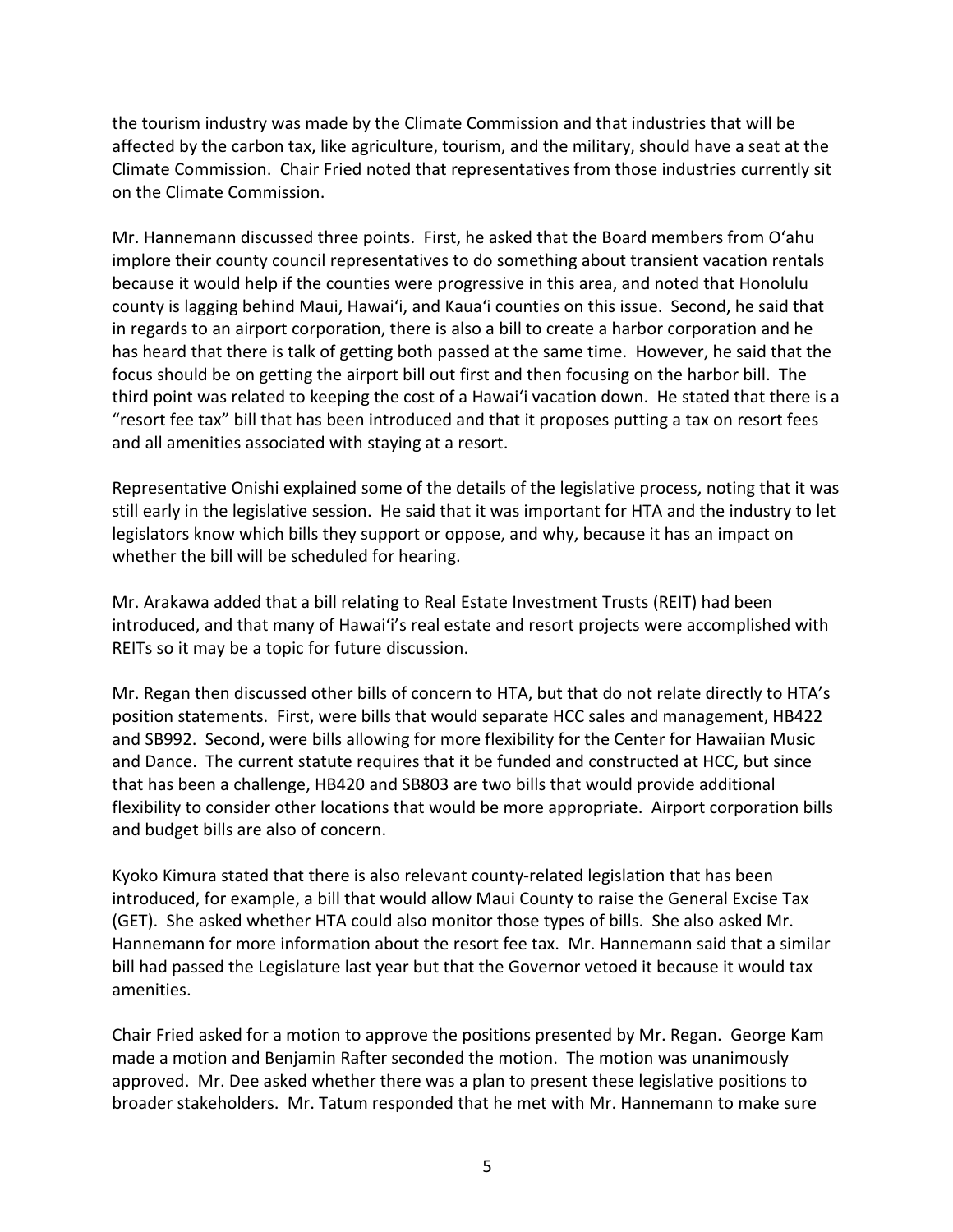that they are aligned as an industry, and Sheri Menor-McNamara to make sure they are aligned with the Chamber of Commerce. Mr. Dee clarified that he was asking whether there was a plan to communicate the positions to the public. Mr. Tatum said that they could do that.

## **6. Presentation of Current Market Insights and Conditions in Key Major Hawai'i Tourism Markets**

Chair Fried recognized Jennifer Chun to provide a presentation on current market insights and conditions. Ms. Chun stated that 2018 ended with \$17.82 billion in visitor spending, an increase in 6.8% compared to 2017. Arrivals increase to 9.9 million, which translates to about \$2 billion in tax revenue. The tax data in the Board packet were adjusted to reflect the increase in tax collection without the rate increase attributed to rail. The 2018 Visitor Plant Inventory Report was published the previous week and total inventory was 80,751 units. December RevPAR was \$222 and ADR was \$278. Occupancy was flat at 79.8%. Ms. Chun pointed out that the December Hawai'i Hotel Performance Report included information about room supply and room demand to provide a more well-rounded picture.

Chair Fried noted that even though occupancy was flat, Hawai'i's RevPAR is the second in the U.S. Ms. Chun confirmed that Hawai'i is second to New York City, followed by San Francisco. Mr. Dee asked how there could be flat occupancy but more visitors. Ms. Chun responded that one possibility is larger party size, meaning that more people staying one room.

Ms. Hughes said that this statistic was a good sign and that it was the first time that she had seen it since she has been in Hawai'i , where occupancy is flat while ADR is going up. She noted that revenue management systems are very sophisticated at hotels, so they are able to better manage rates.

## **7. Presentation of the Resident Sentiment Survey Results**

Ms. Chun introduced the President of Omnitrak, Chris Kam, to present on the 2018 Resident Sentiment Survey. The survey is conducted annually to assess how residents view tourism. The survey is conducted to track how resident sentiment is changing over time, to identify the perceived positive and negative impacts of the tourism industry, and to identify new issues and concerns on the horizon. The results of the presentation were divided into two parts: the impact of tourism and general perception of visitors.

There were three takeaways from the survey: 1) residents still generally view tourism in a positive light, 2) expectations of what the visitor industry should provide has changed, and 3) residents would like a greater voice in tourism development and would like to see Native Hawai'i an culture preserved and presented authentically. Mr. Kam went on to discuss the results of the survey, which are also found in the Board packet.

The key resident sentiment indicators suggest that the favorability of residents' attitudes towards the industry has weakened, the perceived impact on the state overall has remained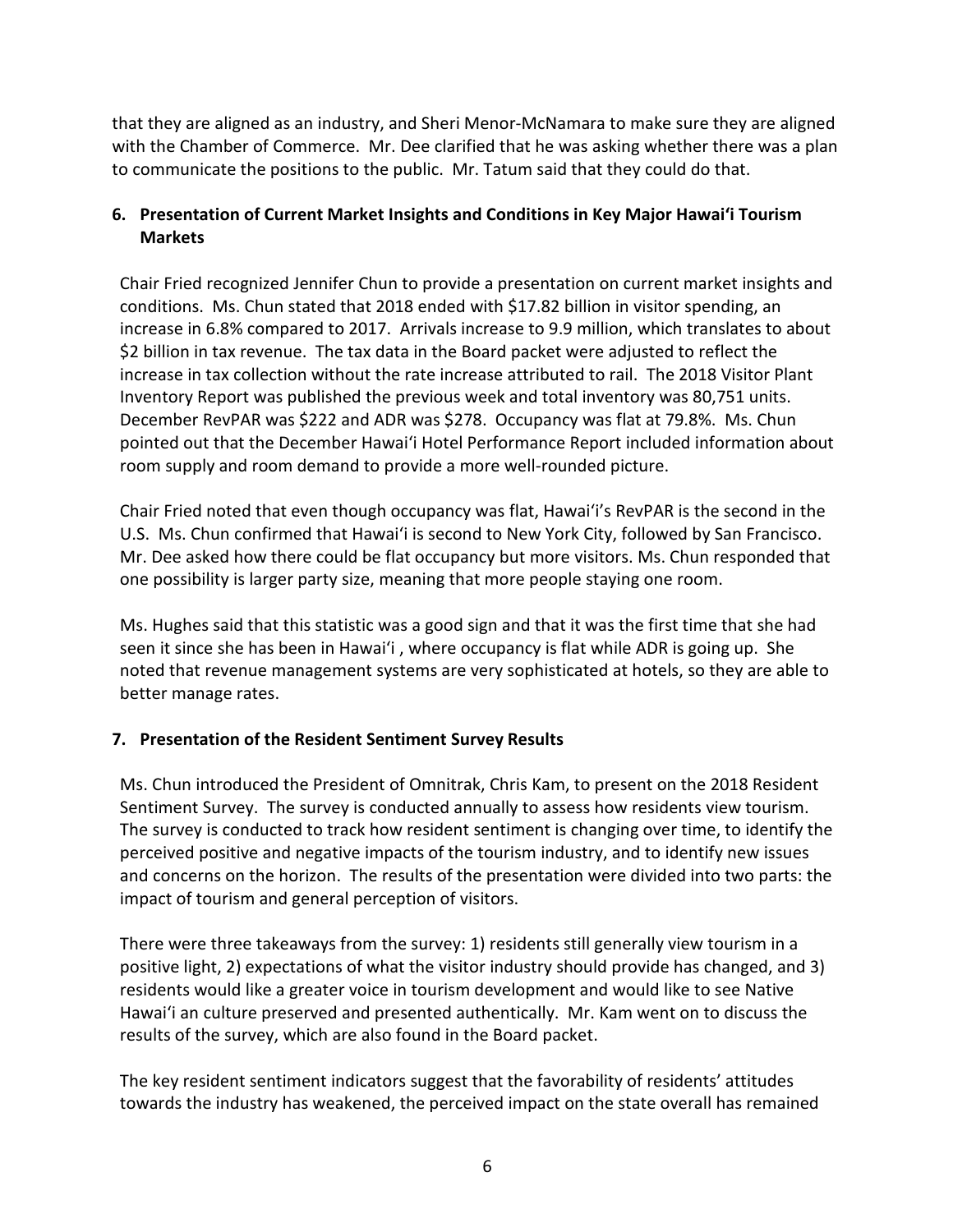steady, the perceived impact of tourism on the family has taken a downturn, and there is a decrease in agreement with the statement that tourism has brought more benefits than problems.

Sean Dee asked how much Mr. Kam believed resident sentiment in Hawai'i Island and Kaua'i was influenced by the volcano and flooding, respectively. Mr. Kam responded that, whenever there is a downturn in visitor arrival and spending, there is an increase in appreciation for visitors. In this case, there was not an uptick in Kaua'i and Hawai'i Island was flat. The survey was taken between August and October 2018.

Chair Fried pointed out that positive and negative sentiments were both up, and the number of respondents that felt no effect dropped significantly. Mr. Dee asked whether there were benchmarks with which HTA can compare to other destinations. Mr. Kam responded that other cities do not publish that information. Ms. Chun said that Hawai'i is the only place that consistently conducts a survey and publishes its results.

Ms. Kumukahi said that she was glad to see that Hawaiian culture was a driver of resident sentiment but noted that she knew of hotels in Waikīkī that did not want to carry Hawaiian culture. She asked how hotels could be brought onboard with HTA's mission in this regard. Mr. Tatum said that, from his experience in the industry, the hotels that are not engaging in Hawaiian culture are making a mistake and that is HTA's role to share the vision for what visitors should be experiencing. He said that he would work with Mr. Ka'anā'anā to take an inventory of which hotels are engaging and which are not. Mr. Hannemann said that HLTA is making a conscious effort to get all its hotels to participate and has incorporated a Hawaiian culture presentation at its regular meetings. HLTA also has an award for that hotel which is perpetuating and preserving the Hawaiian culture. Mr. Ka'anā'anā added that this is the very reason that the Native Hawaiian Hospitality Association was founded with the express purpose of advancing this work.

## **8. Presentation, Discussion, and Action on HTA's Financial Reports for November and December 2018**

Chair Fried recognized Mr. Regan and Marc Togashi to provide a presentation on HTA's financial reports. Mr. Regan began the presentation by explaining the new format of the budget, which was included in the Board packet. The budget contains the same information, but presented in a new way with different categories to provide a better understanding of how funds are being allocated. Chair Fried note that when he first went through it, it seemed like some items already had most of their annual budget spent. Mr. Regan explained that in some cases, money is "encumbered" rather than expended, so that money that is earmarked for a certain purpose is not spent.

Mr. Dee asked whether the amount of budget used was a blend of actual and expected expenditures. Mr. Regan confirmed that it was. Mr. Arakawa noted that the new budget format reflected the way the Legislature looks at the budget. Mr. Regan added that this makes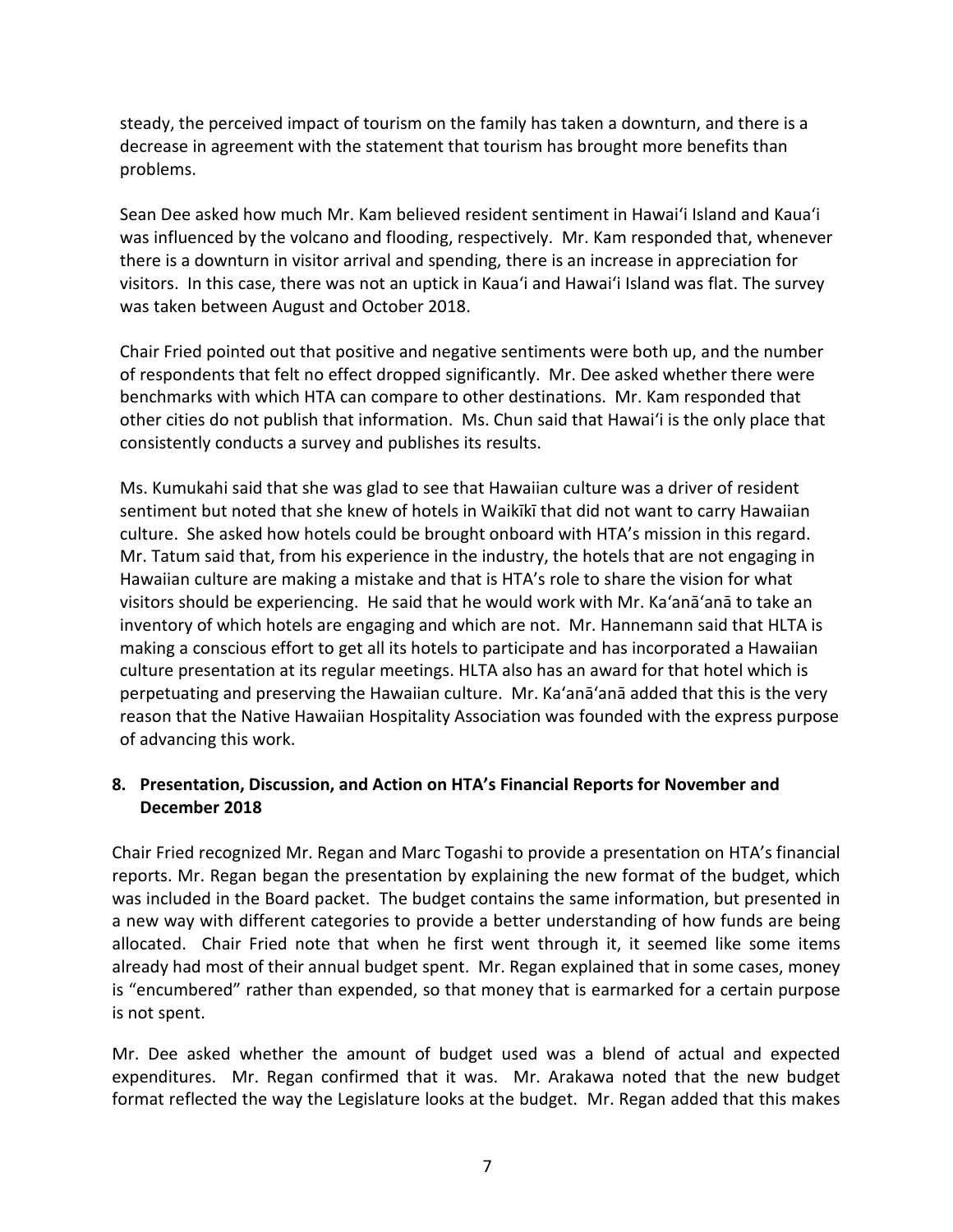it easier when HTA goes to the Legislature for budget issues.

Mr. Togashi discussed the December budget statement. He said that the new format provides a single-paged snapshot of HTA's financials. In December, HTA recorded \$21.4 million in contract activity, and a balance of approximately \$31.2 million. The financials in the packet includes the budget statement, financial statements, and executive summary for November and December 2018. At the end of December 2018 there were \$87.6 million in cash and investments including \$5 million in emergency funds which is required by statute. This represents a decrease of \$3.5 million from November, due to recording \$6.6 million in TAT revenues which was offset by \$10.1 million in expenditures. He stated that there is a total of \$22.5 million in Board allocations that are outside of the budget. That is comprised of several things, including emergency funds, reserves in the case of an economic downturn, and other earmarks. In the HCC financials, there is \$31.6 million maintained in cash, which is an increase of \$2.3 million from last year. Both HTA and HCC are on track with their spending their budgets.

Mr. Atkins asked whether any of the reserve was used for Hawai'i Island. Mr. Togashi responded that there is approximately \$3 million currently in the fund and some of that has been put into the budget to bolster Hawai'i Island. Mr. Tatum said that there is a plan to put together an additional campaign or branding exercise to impact Hawai'i Island, and a presentation is planned for the next Board meeting. Ms. Kimura asked about the \$5 million in the emergency fund. Mr. Togashi responded that, in order to use those funds, the Governor would first need to declare a tourism emergency.

Mr. Togashi requested a motion for the Board to approve the November and December 2018 financial documents. Mr. Kam made a motion and Ms. Kumukahi seconded the motion. The motion was unanimously approved.

## **9. Update on Status of the 2018 Audit Action Plan**

Chair Fried recognized Mr. Regan to provide an update on the 2018 Audit Action Plan. Mr. Regan said that he has met with staff to go over different segments of the audit findings in order to clear those findings. They are reviewing the policies and procedures and will be presenting their recommendations to the Board. As part of that process, Mr. Regan found a need to update the bylaws so the bylaws were reviewed and proposed revisions have been drafted and forwarded to the Attorney General for review. He plans to present the updated bylaws to the Board at the next meeting.

Mr. Arakawa asked about the general nature of the bylaws revisions. Mr. Regan responded that there is inclusion of succession planning, specifying and clarifying the chain of command in the case of an absence. Mr. Arakawa asked if these changes were recommended by the audit, and Mr. Regan responded that they are housekeeping changes not recommended by the audit.

#### **10. Presentation by AEG Regarding an Update of Hawai'i Convention Center Recent Operational**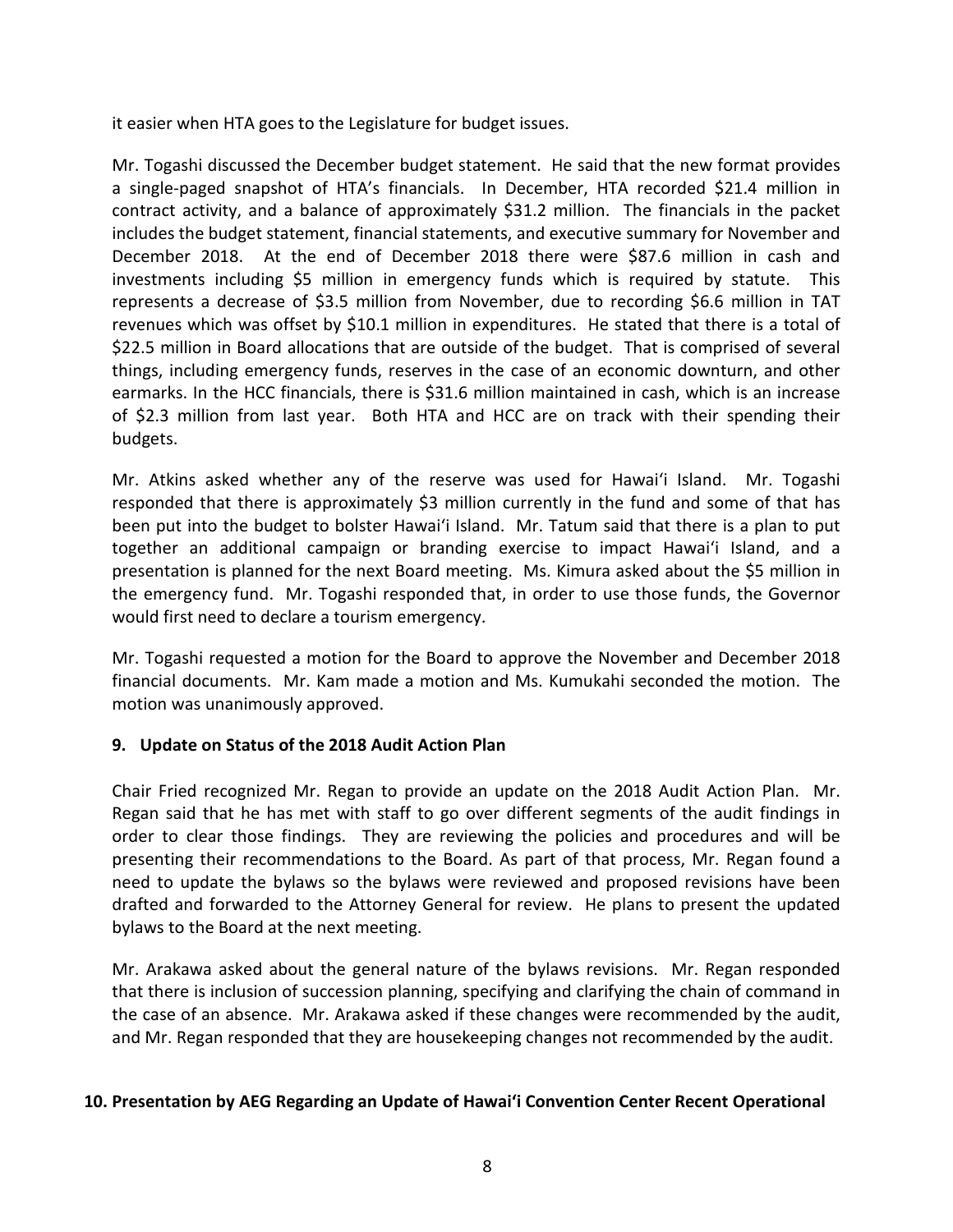#### **Activities and Sales Initiatives**

Chair Fried recognized Teri Orton to provide an update on HCC. Ms. Orton said that HCC hosted 18 events in December, three more than were originally budgeted for. HCC posted gross revenue of \$860,000, which was \$40,000 more than was budgeted for, for a total net loss of \$729,000, \$81,000 better than what had been planned. For the year, HCC ended with gross revenue of \$13.9 million, \$1 million less than what was planned. There was a net loss of \$2.1 million which was \$210,000 more than planned. Occupancy for the year was 29%. The report also includes HCC's sales and marketing budget. The net loss for 2018 was \$6.2 million, \$2 million of which was incentive payouts and \$1.7 million was payroll. The bottom line for 2018, inclusive of sales and marketing, was a loss of \$8.3 million compared to 2017 which was a loss of \$4.4 million. There were many drivers contributing to the difference including events being rescheduled or cancelled, a different mix of business, and food and beverage that was moved to other properties.

For food and beverage sales, HCC closed out 2018 with a net income of \$4.1 million, which was about \$2 million less than last year, attributable to the same aforementioned factors. The 2018 ROI was \$22.29 returned to the state for every dollar spent. Ms. Orton said that she is preparing a high level audited sales update to present at the next Board meeting. She also noted that the General Managers' Forum and the Customer Advisory Board Meetings are scheduled in February.

Ms. Orton provided an update on HCC's capital improvement projects. An RFP is out for the boiler replacement project, and it is due on February 13, 2019. In regards to the roof repair project, there are contractors on site updating the 2012 assessment. Ms. Orton said that a report may be ready to present to the Board by the next Board meeting.

Mr. Atkins said that at previous meetings the HCC team had noted that some sales were waiting until the end of the year to close, and he asked whether those last-minute sales had in fact closed. Ms. Orton confirmed that a majority of what needed to close closed and that incentives were a contributing factor. Mr. Atkins asked whether there were procedures and policies in place to ensure that incentives are returned in the event that a group does not meet their food and beverage obligations. Ms. Orton responded that there is a policy, included in the term sheets.

Mr. Tatum said, generally, that convention centers are unique compared to hotels because their analysis does not include what is generated in taxes for the whole city. He said that most convention centers do not make money, but there is more to it to than that because they drive business for hotels and the rest of the city.

Mr. Atkins asked what constitutes a "city-wide." Ms. Orton responded that it was either two hotels or more, or more than 1,000 delegates. Mr. Tatum said that HTA is re-evaluating the criteria for "city-wides" and incentives. In that regard, Ms. Hughes said that she has done a survey of other convention centers and how they view city-wides and fund incentives.